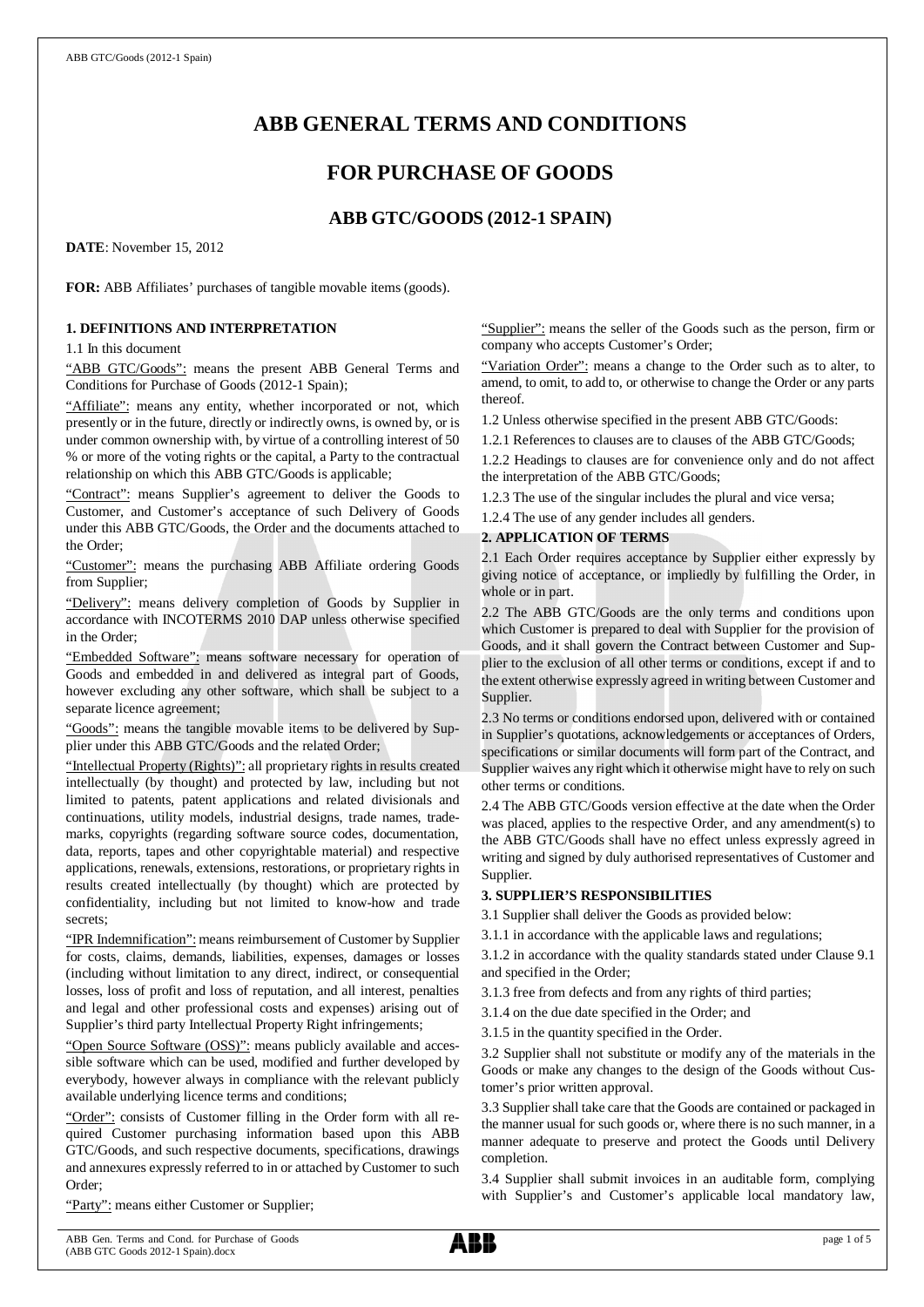#### ABB GTC/Goods (2012-1 Spain)

generally accepted accounting principles and the specific Customer requirements, containing the following minimum information: Supplier name, address and reference person including contact details (telephone, e-mail etc.); invoice date; invoice number; Order number (same as stated in the Order); Supplier number (same as stated in the Order); address of Customer; quantity; specification of Goods supplied; price (total amount invoiced); currency; tax or VAT amount; tax or VAT number; payment terms.

3.5 Invoices shall be issued to Customer as stated in the Order and sent to the invoice address specified in the Order.

3.6 Customer may issue Variation Orders to Supplier to alter, amend, omit, add to, or otherwise change ordered Goods or parts thereof, and Supplier shall carry out such Variation Orders under the Order and/or ABB GTC/Goods. Agreed unit prices stated in the Order and/or otherwise agreed between Customer and Supplier shall apply.

3.7 In no event Supplier shall suspend the Delivery of any Goods to Customer.

## **4. CUSTOMER'S RESPONSIBILITIES**

4.1 In consideration of the Goods delivered by Supplier in accordance with the terms and conditions of the respective Order and the ABB GTC/Goods, Customer shall pay to Supplier the purchase price stated in the Order provided the invoice fulfils the requirements of Clause 3.4.

4.2 Customer reserves the right to set off such amount owed to Supplier, or withhold payment for Goods not provided in accordance with the Order and the ABB GTC/Goods.

## **5. DELIVERY**

5.1 The Goods shall be delivered in accordance with INCOTERMS 2010 DAP, to the point of delivery specified in the Order, or Customer's place of business if no other point of delivery has been specified by Customer.

5.2 Supplier shall ensure that each Delivery is accompanied by a delivery note, which shall contain the following minimum information (unless required otherwise by Customer): the Order number, date of Order, number of packages and contents and, in the case of part delivery, the outstanding balance remaining to be delivered.

5.3 The Goods shall be delivered during Customer's business operation hours unless otherwise requested by Customer.

5.4 Upon Delivery, Supplier (or its appointed carrier) shall provide Customer with such export documents as are necessary together with a delivery note.

5.5 Ownership (title) of the Goods shall pass to Customer at Delivery, except if otherwise expressly agreed. However, to the extent that the Goods contain Embedded Software, ownership (title) regarding such Embedded Software shall not be passed to Customer, however Customer and all users shall have a worldwide, irrevocable, perpetual, royalty-free right to use the Embedded Software as an integral part of such Goods or for servicing the Goods. In the event the Embedded Software or any part thereof is owned by a third party, Supplier shall be responsible for obtaining the respective software licences necessary from the third party before Delivery to comply with its obligations under the Order.

5.6 In the event the Embedded Software contains or uses Open Source Software, Supplier must fully specify and inform Customer in writing and prior to Delivery about all Open Source Software implemented into or used by the Embedded Software. In the event that Customer cannot approve any Open Source Software components contained in or used by the Embedded Software, Supplier agrees to replace or substitute the affected Open Source Software component(s) contained in or used by the Embedded Software.

5.7 Supplier shall invoice Customer upon Delivery in accordance with Clause 3.4, but such invoicing shall be conducted separately from despatch of the Goods to Customer.

## **6. ACCEPTANCE OF GOODS**

6.1 Customer shall not be deemed to have accepted any Goods until it has had a reasonable time to inspect them following Delivery or, in the case of a defect in the Goods, until a reasonable time after such defect has become apparent.

6.2 If any Goods delivered to Customer do not comply with Clause 3 (Supplier's Responsibilities), or are otherwise not in conformity with the Order, then, without limiting any other right or remedy that Customer may have under Clause 10 (Remedies), Customer may reject the Goods and request replacement of the Goods or recover all payments made to Supplier by Customer.

## **7. DELAYED DELIVERY**

If Delivery of the Goods does not comply with the agreed delivery date(s) then, without prejudice to any other rights which it may have, Customer reserves the right to:

7.1 terminate the Contract in whole or in part;

7.2 refuse any subsequent delivery of the Goods which Supplier attempts to make;

7.3 recover from Supplier any expenditure reasonably incurred by Customer in obtaining the Goods in substitution from another supplier;

7.4 claim damages for any additional costs, loss or expenses incurred by Customer which are reasonably attributable to Supplier's failure to deliver the Goods on the agreed delivery date; and

7.5 claim additional compensation for liquidated damages if such compensation right is expressly stated in the respective Order.

## **8. INSPECTION OF GOODS**

8.1 At any time prior to Delivery and during Supplier's business hours, Customer shall have the right at its cost to (i) inspect the Goods and Supplier's manufacturing units upon providing reasonable notice, and/or (ii) request test samples of the respective Goods, or any parts or materials thereof.

8.2 If the results of such inspection or test sampling cause Customer to be of the opinion that the Goods do not conform or are unlikely to conform with the Order or with any specifications and/or patterns supplied or advised by Customer to Supplier, Customer shall inform Supplier and Supplier shall immediately take such action as is necessary to ensure conformity with the Order. In addition Supplier shall carry out such necessary additional inspection or testing at Supplier's own cost whereby Customer shall be entitled to be present and in attendance.

8.3 Notwithstanding any inspection or test sampling by Customer, Supplier shall remain fully responsible for the Goods compliance with the Order. This applies whether or not Customer has exercised its right of inspection and/or testing and shall not limit Supplier's obligations under the Order. For the avoidance of doubt, inspection or testing of Goods by Customer shall in no event exempt Supplier from or limit Supplier's warranties or liability in any way.

## **9. WARRANTY**

9.1 Supplier warrants that the Goods:

9.1.1 comply with all agreed specifications, including all specified material, workmanship and the like, documentation and quality requirements, or in absence thereof are fit for the purposes for which goods of the same description type would ordinarily be used and keep the functionality and performance as expected by Customer according to Supplier's information, documentation and statements;

9.1.2 are fit for any particular purpose expressly or impliedly made known to Supplier in the Order and/or Order related documents;

9.1.3 are new and unused at the date of Delivery;

9.1.4 are free from defects and rights of third parties;

9.1.5 possess the qualities which Supplier has held out to Customer as a sample or model;

9.1.6 comply with Clause 12 (Compliance with Relevant Law).

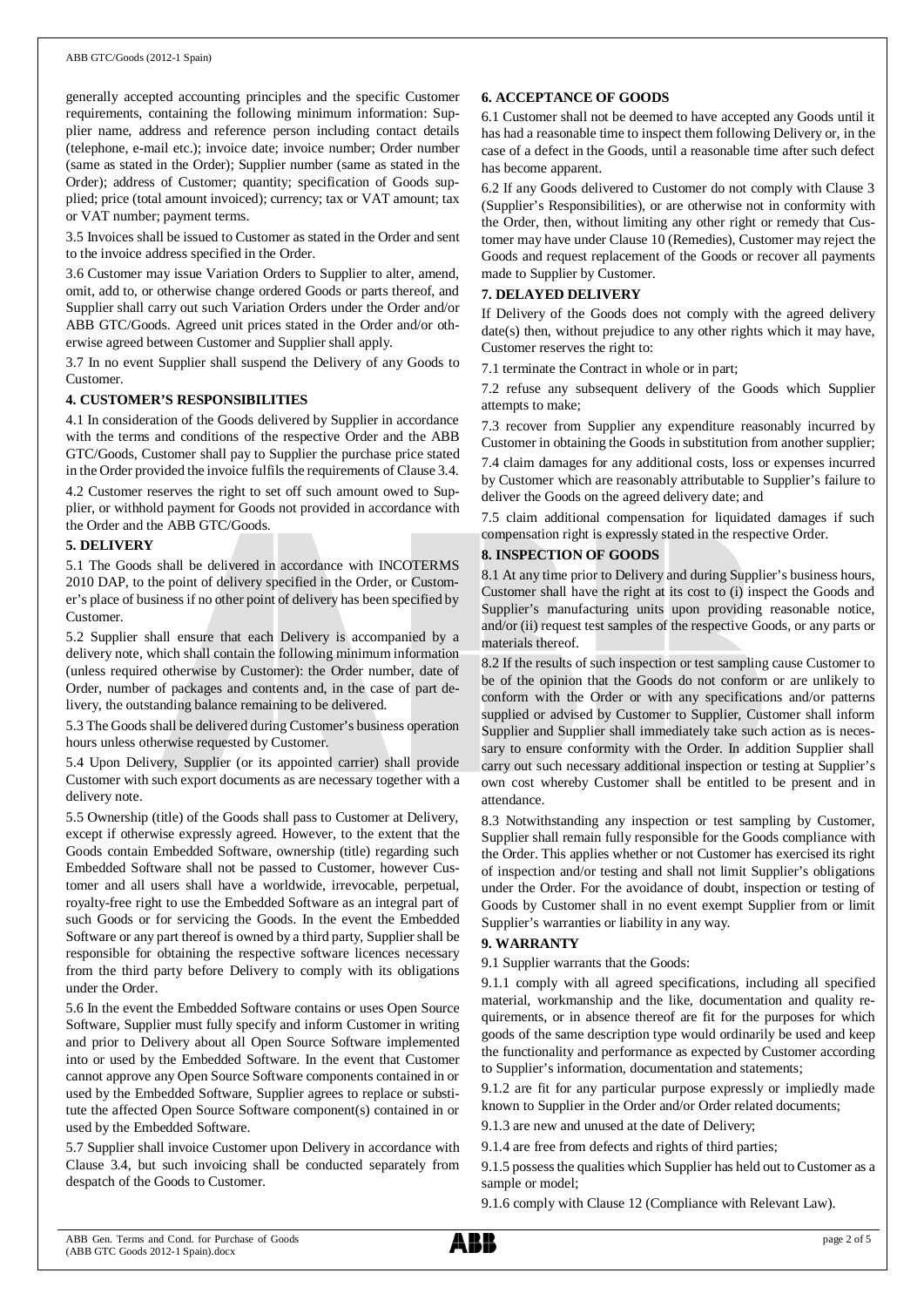#### ABB GTC/Goods (2012-1 Spain)

9.2 The warranty period shall be twenty four (24) months from Delivery, or such other time period stated in the Order or otherwise expressly agreed in the Contract.

9.3 In case of non-compliance with the warranty provided under this Clause, Customer shall be entitled to enforce the remedies provided in Clause 10 (Remedies) hereunder.

## **10. REMEDIES**

10.1 In case of breach of warranty under Clause 9 (Warranty) or if Supplier otherwise fails to comply with any of the terms of the respective Order, Customer shall give notice in writing to Supplier of such breach of warranty and provide Supplier an opportunity to swiftly remedy it. If no Supplier action to remedy such breach has been taken within forty eight (48) hours of receiving such Customer notification, Customer shall be entitled to any one or more of the following remedies at its own discretion and at Supplier's own expense:

10.1.1 to give Supplier another opportunity to carry out any additional work necessary to ensure that the terms and conditions of the Order are fulfilled;

10.1.2 to carry out (or to instruct a third party to carry out) any additional work necessary to make the Goods comply with the Order;

10.1.3 to obtain prompt replacement of the defective Goods by Goods conforming with the Order without defects;

10.1.4 to refuse to accept any further Goods, but without exemption from Supplier's liability for the defective Goods delivered by Supplier;

10.1.5 to claim such damages as may have been sustained by Customer as a result of Supplier's breaches of the respective Order;

10.1.6 to terminate the Contract in accordance with Clause 15.2.

10.2 In the event that Clauses 10.1.1, 10.1.2 or 10.1.3 apply, the entire warranty period of Clause 9.2 shall be restarted.

10.3 The rights and remedies available to Customer and contained in the ABB GTC/Goods are cumulative and are not exclusive of any rights or remedies available at law or in equity.

## **11. INTELLECTUAL PROPERTY**

11.1 In the event that the Goods (and/or the Embedded Software) delivered by Supplier infringe any third party Intellectual Property Rights, Supplier shall, notwithstanding anything provided to the contrary or otherwise contained in this ABB GTC/Goods, the Order, or the Contract, provide IPR Indemnification to Customer. The IPR Indemnification applies whether or not Supplier may have been negligent or at fault and does not limit any further compensation rights of Customer. Supplier's obligation to indemnify Customer as provided under this Clause shall not apply if and to the extent the liability or damage was caused by Customer's own pre-existing Intellectual Property Rights contributed to, or implemented into the Goods provided by Supplier.

11.2 If any infringement claim is made against Customer, Customer may without prejudice to its rights under Clause 11.1 also request at its discretion and at Supplier's cost that Supplier (i) procures for Customer the right to continue using the Goods; (ii) modifies the Goods so that they cease to be infringing; or (iii) replaces the Goods so that they become non-infringing.

11.3 In the event Supplier cannot fulfil Customer's above request, Customer shall be entitled to terminate the Order, to reclaim all sums which Customer has paid to Supplier under the Order and to claim compensation in accordance with Clause 11.1 and for any other costs, losses or damages incurred whatsoever.

## **12. COMPLIANCE WITH RELEVANT LAW**

12.1 The Goods covered by this ABB GTC/Goods shall be provided by Supplier in compliance with all relevant legislation, regulations, and codes of practice, guidance and other requirements of any relevant government or governmental agency applicable to Supplier. To the extent that such regulations are advisory rather than mandatory, the standard of compliance to be achieved by Supplier shall be in compliance with the generally accepted best practice of the relevant industry.

12.2 Both Parties warrant that each will not, directly or indirectly, and that each has no knowledge that the other Party or any third parties will, directly or indirectly, make any payment, gift or other commitment to its customers, to government officials or to agents, directors and employees of each Party, or any other party in a manner contrary to applicable laws (including but not limited to the U. S. Foreign Corrupt Practices Act and, where applicable, legislation enacted by member states and signatories implementing the OECD (Convention Combating Bribery of Foreign Officials), and shall comply with all relevant laws, regulations, ordinances and rules regarding bribery and corruption. Nothing in this ABB GTC/Goods shall render either Party or any of its Affiliates liable to reimburse the other for any such consideration given or promised.

12.3 Either Party's material violation of any of the obligations contained in this Clause 12 (Compliance with Relevant Law) may be considered by the other Party to be a material breach of the respective contractual relationship for the sale of Goods to which this ABB GTC/Goods applies, and shall entitle such Party to terminate such contractual relationship with immediate effect and without prejudice to any further right or remedies under such contractual relationship or applicable law.

12.4 Supplier shall indemnify without any agreed limitations Customer for all liabilities, damages, costs, or expenses incurred as a result of any such violation of the above mentioned obligations and termination of the respective contractual relationship for the sale of Goods.

12.5 Upon signing an Order to which this ABB GTC/Goods applies, Supplier herewith acknowledges and confirms that it has been provided information on how to access ABB's Code of Conduct and ABB's Supplier Code of Conduct online (Web portal: [www.abb.com](http://www.abb.com/)). Supplier agrees to perform its contractual obligations under the ABB GTC/Goods and the respective contractual relationship with substantially similar standards of ethical behaviour as stated in the above mentioned ABB Codes of Conduct.

12.6 Supplier must comply with the ABB Lists of Prohibited and Restricted Substances and all other employment, safety, health, environmental and quality requirements made available under [www.abb.com](http://www.abb.com/) – Supplying to ABB – Doing Business with ABB, [www.abb.es](http://www.abb.es/) – ABB en España – Portal de Proveedores or otherwise and shall provide Customer with respective documents, certificates and statements if requested.

## **13. CONFIDENTIALITY AND DATA PROTECTION**

## 13.1 Supplier shall:

13.1.1 Unless otherwise agreed in writing, keep in strict confidence all technical or commercial information, specifications, inventions, processes or initiatives of Customer which have been disclosed to Supplier by Customer or its agents and any other information concerning Customer's business or its products and/or its technologies, and which Supplier obtains in connection with the Goods (whether before or after acceptance of the Order). Supplier shall restrict disclosure of such confidential material to such of its employees, agents or sub-contractors as need to know the same for the purpose of the provision of the Goods to Customer. Supplier shall ensure that such employees, agents, sub-contractors or other third parties are subject to and comply with the same obligations of confidentiality as applicable to Supplier and shall be liable for any unauthorized disclosures;

13.1.2 Apply reasonable safeguards against the unauthorised disclosure of Customer's confidential and proprietary information and protect confidential information in accordance with the generally accepted standards of protection in the related industry, or in the same manner and to the same degree that it protects its own confidential and proprietary information – whichever standard is the higher. Supplier may disclose confidential information to "Permitted Additional Re-

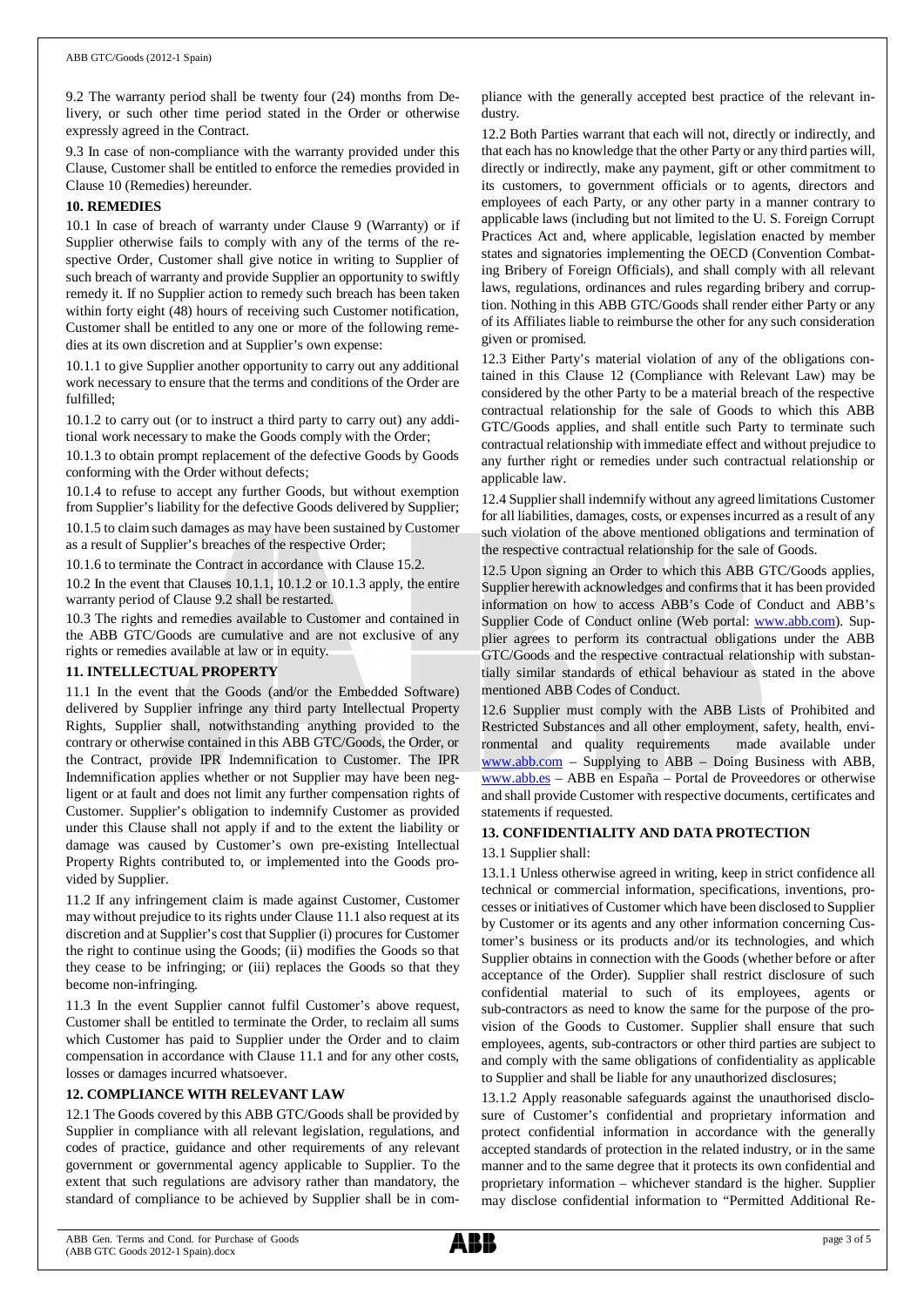#### ABB GTC/Goods (2012-1 Spain)

cipients" (which means Supplier's authorised representatives, including auditors, counsels, consultants and advisors) provided always that such Permitted Additional Recipients sign with Supplier a confidentiality agreement with terminology substantially similar hereto or where applicable, are required to comply with codes of professional conduct ensuring confidentiality of such information;

13.1.3 Take all necessary steps to ensure that Customer's data or information which come into its possession or control in the course of delivering the Goods are protected. In particular Supplier shall not (i) use Customer's data or information for any other purposes than for delivering the Goods, or (ii) reproduce the data or information in whole or in part in any form except as may be required by the respective contractual documents, or (iii) disclose Customer's data or information to any third party not authorised by Customer to receive it, except with the prior written consent of Customer;

13.1.4 Install and update at its own costs required adequate virus protection software and operating system security patches for all computers and software utilized in connection with delivering the Goods and shall provide updates to Customer if so requested by Customer.

13.2 Supplier agrees that Customer shall be allowed to provide any information received from Supplier to any other ABB Affiliate.

13.3 Pursuant to the terms of the Organic Personal Data Protection Act 15/1999 of December 13 (LOPD) and the corresponding regulations, Customer hereby serves notice that the personal data provided by Supplier will be filed by Asea Brown Boveri S. A., with headquarters in Calle San Romualdo 13, 28037 Madrid, Spain, and will be used for the purpose of maintaining the Contract, overseeing and administering purchases and administering procurement services. Supplier expressly authorizes the use of its personal data for such purpose as well as cession and transfer of personal data both nationally and internationally within the ABB Group of companies, active in the field of power and automation technologies, for the above stated purpose. The personal data is stored in accordance with established principles of confidentiality and security measures. Customer hereby also informs Supplier that it may exercise its rights of access, modification, cancellation, correction or opposition in accordance with LOPD by notifying Customer at the above specified address, to the attention of Group Function Legal and Integrity.

## **14. LIABILITY AND INDEMNITY**

14.1 Without prejudice to applicable mandatory law or unless otherwise agreed between the Parties, Supplier shall compensate/indemnify Customer for all damages and losses in connection with the Goods whether or not Supplier may have been negligent or at fault (i) for Supplier's breaches of the terms of Contract, and (ii) for any claim, except for IPR Indemnification for which Clause 11 (Intellectual Property) applies, made by a third party (including employees of Supplier) against Customer in connection with the Goods and to the extent that the respective liability, loss, damage, injury, cost or expense was caused by, relates to or arises from the Goods delivered by Supplier and/or its sub-contractors. Upon Customer's request Supplier shall defend Customer against any third party claims.

14.2 Supplier shall be responsible for observance of all of its suppliers and/or sub-contractors, and it shall be responsible for the acts, defaults, negligence or obligations of any of its suppliers and/or sub-contractors, its agents, servants or workmen as fully as if they were the acts, defaults, negligence or obligations of Supplier.

14.3 The provisions of this Clause 14 (Liability and Indemnity) shall survive any performance, acceptance or payment pursuant to this ABB GTC/Goods and shall extend to any substituted or replacement Goods delivered by Supplier to Customer.

14.4 Unless otherwise expressly stated in the respective Order, Supplier shall maintain in force, and upon request provide evidence of, adequate liability insurance and statutory worker's compensation/employer's liability insurance with reputable and financially sound insurers. Nothing contained in this Clause 14 (Liability and Indemnity) shall relieve Supplier from any of its contractual or other legal liabilities. The insured amount cannot be considered nor construed as limitation of liability.

14.5 Customer reserves the right to set off any claims under the Order against any amounts owed to Supplier.

## **15. TERM AND TERMINATION OF ORDERS**

15.1 The respective contractual relationship established by an Order under this ABB GTC/Goods may be terminated for convenience in whole or in part by Customer upon giving Supplier thirty (30) calendar days written notice, unless otherwise expressly stated in the relevant Order. In such event Customer shall pay to Supplier the value of the already delivered but unpaid parts of the Goods and proven direct costs reasonably incurred by Supplier for the undelivered and unpaid parts of the Goods, however in no event more than the agreed purchase price for the Goods under the respective Order. No further compensation shall be due to Supplier.

15.2 In the event of Supplier's breach of the Contract, including a breach of warranty, Customer shall be entitled to terminate the respective Contract established by an Order under this ABB GTC/Goods if Supplier fails to take adequate and timely actions to remedy a breach as requested by Customer. In such event, Customer shall have no obligation to compensate Supplier for the already delivered but unpaid parts of the Goods and Supplier shall be obliged to pay back to Customer any remuneration received from Customer for the Goods and take back the Goods at Supplier's own cost and risk.

15.3 Upon termination Supplier shall immediately and at Supplier's expense safely return to Customer all respective Customer property (including any documentation, data, and applicable Intellectual Property) and Customer information then in Supplier's possession or under Supplier's control and provide Customer with the complete information and documentation about the already delivered parts of the Goods.

## **16. FORCE MAJEURE**

16.1 Neither Party shall be liable for any delay in performing or for failure to perform its obligations under a respective Order if the delay or failure results from an event of "Force Majeure." For clarification, Force Majeure means an event that was not foreseeable by the affected Party at the time of execution of the respective Order, is unavoidable and outside the control of the affected Party, and for which the affected Party is not responsible, provided such event prevents the affected Party from performing the respective Order despite all reasonable efforts, and the affected Party provides notice to the other Party within five (5) calendar days from occurrence of the respective event of Force Majeure.

16.2 If an event of Force Majeure occurs which exceeds thirty (30) calendar days either Party shall have the right to terminate the relevant Order forthwith by written notice to the other Party without liability to the other Party. Each Party shall use its reasonable endeavours to minimise the effects of any event of Force Majeure.

## **17. ASSIGNMENT AND SUB-CONTRACTING**

17.1 Supplier shall not assign, sub-contract, transfer, or encumber an Order or any parts thereof (including any monetary receivables from Customer) without prior written approval of Customer.

17.2 Customer may at any time assign, transfer, encumber, sub-contract or deal in any other manner with all or any of its rights or obligations under the respective Order and/or ABB GTC/Goods to any of its own ABB Affiliates.

## **18. NOTICES**

Any notice shall be given by sending the same by registered mail, courier, fax or by e-mail to the address of the relevant Party as stated in the Order or to such other address as such Party may have notified in writing to the other for such purposes. E-mail and fax expressly require